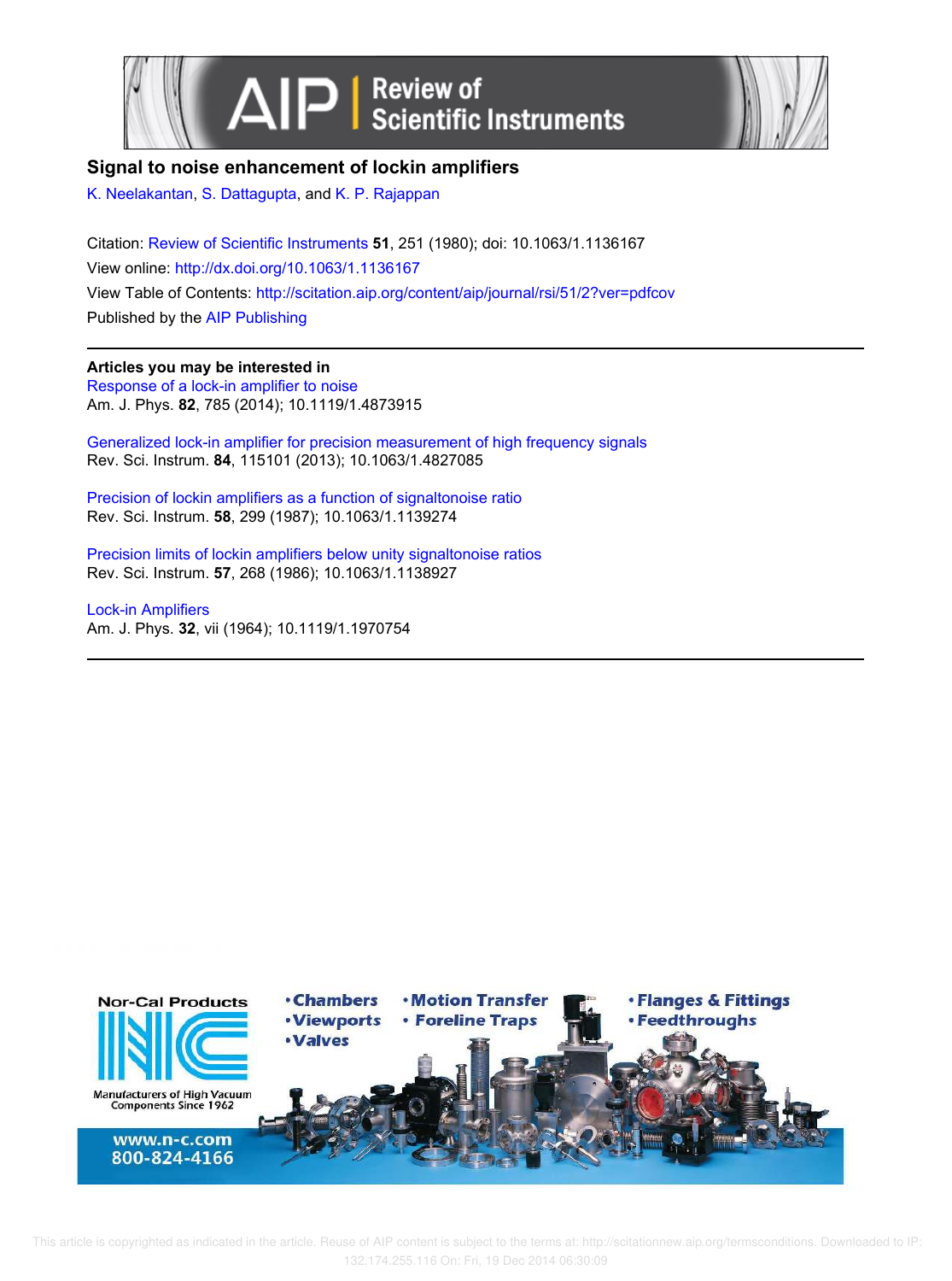whose expectation value is

$$
E[\hat{R}(m)] = \frac{1}{N} \sum_{k=0}^{N-1} S(k)S(k+m) + R_{nn}(m), \qquad (4)
$$

where  $R_{nn}(m)$  is the noise autocorrelation function.

The variance of the autocorrelation estimate  $[Eq. (3)]$  is

$$
Var[\hat{R}(m)] = \frac{\sigma^2}{N^2} (N\sigma^2 + \sum_{k=0}^{N-1} S^2(k)
$$
  
+  $\sum_{k=0}^{N-1} S^2(k+m) + 2 \sum_{k=0}^{L} S(k)S(k+2m)$ ), (5)

where

$$
L = \begin{cases} N-1 \text{ for } m \leq N/2 \\ 2(N-m)-1 \text{ for } m > N/2 \end{cases} \text{ and } \sigma^2 = \text{Var}[n(t)].
$$

For sufficiently large N and  $m$ , we can simplify Eq. (5) in certain cases to get

$$
Var[\hat{R}(m)] \approx \frac{\sigma^2}{N} [\sigma^2 + 2S^2]
$$
 (6)

Therefore, the SNIR from a single trigger is

$$
(SNIR)_s = (S/\sigma)(E[\hat{R}(m)]/\sqrt{\text{Var}[\hat{R}(m)]})^{-1}.
$$
 (7)

Thus for a given value of SNIR, the averaging has to be done over fewer samples, resulting in a reduction of the total measurement time by a factor of  $(SNIR)_{s}$ . The total measurement time becomes significant when the dead time between samples is large, and under such circumstances the correlation estimate  $\hat{R}(m)$  may be computed by simple but slow hardware. The signal parameters can be inferred from the autocorrelation estimate after ignoring small values of  $m$ .

a) Present address: Department of Electrical Engineering, Indian Institute of Technology, Madras-600036, India.

- <sup>1</sup> G. M. Heiftje, Anal. Chem. 44, 69 (1972).
- <sup>2</sup> R. R. Ernst, Rev. Sci. Instrum. 36, 1689 (1965). <sup>3</sup>F. H. Lange, *Correlation Techniques* (Illife Books Ltd., London, 1967).
- <sup>4</sup>A. V. Oppenheim and R. W. Schafer, *Digital Signal Processing*  (Prentice Hall, Englewood Cliffs, NJ, 1975).

## **Signal to noise enhancement of lock-in amplifiers**

K. Neelakantan<sup>a)</sup> and S. Dattagupta

*Reactor Research Center. Kalpakkam. 603102. India* 

## K. P. Rajappan

*Department of Electrical Engineering. Indian Institute of Technology. Madras 600036. India*  (Received 30 May 1979; accepted for publication 20 July 1979)

A lock-in amplifier can be considered to be a special case of the more general box-car averager. Expressions for the output noise voltage of lock-in amplifiers are deduced from the corresponding results derived earlier for box-car averagers. Deviations from the simple (4  $RC$ <sup>1/2</sup> law are shown to exist in the case of nonwhite noise.

Lock-in amplifiers are generally used to recover sinusoidal signals buried in noise. The instrument can also be used when the signal is periodic with an arbitrary but known waveform. A box-car averager, on the other hand, is employed to extract repetitive (though not necessarily periodic) signals of unknown waveshapes. It has been pointed out by Blume<sup>1</sup> that a lock-in amplifier can be viewed as a special case of the boxcar averager when the signal is periodic with a period  $T$ which equals exactly twice the gate-width  $\epsilon$ .

For white noise, Ernst<sup>2</sup> has shown that in the case of *linear* signal averaging, the signal to noise improvement ratio (SNIR) is proportional to  $\sqrt{n}$ , where *n* is the number of samples used. However, box-car averagers and lock-in amplifiers use an exponential averaging process. Recently, Neelakantan and Dattagupta<sup>3</sup> have calculated the SNIR of box-car averagers. (This paper is hereafter referred to as I). The analysis indicates that the analog of the  $\sqrt{n}$  law, i.e., SNIR  $= (2 \ RC/\epsilon)^{1/2}$ , is valid only for white noise, and im-

portant deviations from this law exist for nonwhite noise sources. The purpose of this brief note is to point out that for the lock-in amplifiers (with a first order filter), the result<sup>4</sup> for the output noise quoted as being proportional to  $(4RC)^{1/2}$ , is valid again for white noise only. Additional expressions for the SNIR of lock-in amplifiers in the case of other noise sources of practical interest are also presented.

The analysis is identical to that of the box-car averager except that the gate-width  $\epsilon$  is to be set equal to *T12,* where *T* is the signal time-period. Using Eq. (20) of I, we have

$$
(SNIR)_{\text{white noise}} = (4 \, RC/T)^{1/2} \tag{2}
$$

the familiar result for lock -in amplifiers. <sup>4</sup>

In real life one often encounters band-limited noise such as the one with an exponential correlation function with a time constant  $\alpha^{-1}$ , say [cf., Eq. (21) of I]. Using Eq. (22) of I, the output noise voltage in this case can be written